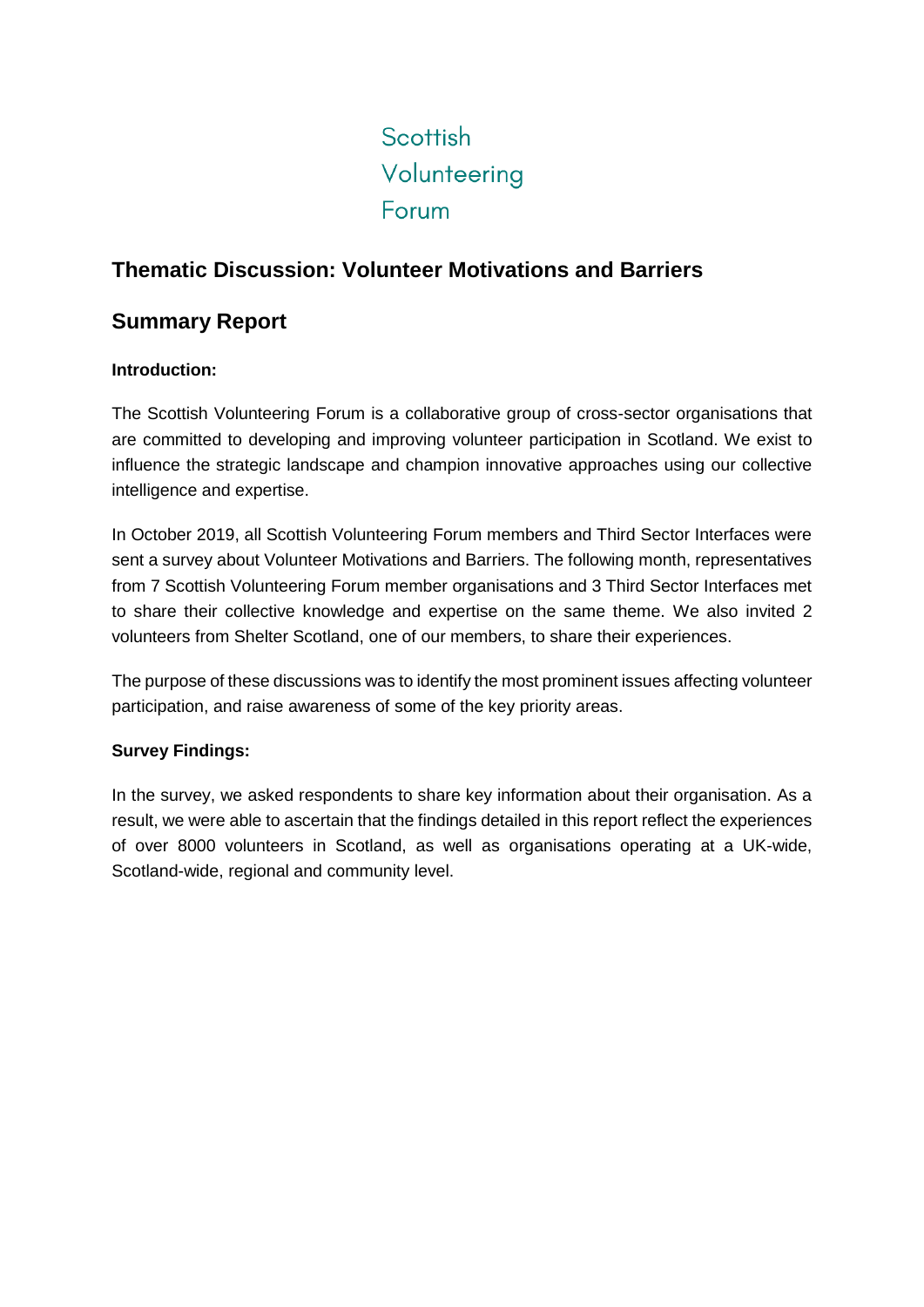We asked respondents to rank common volunteer motivations according to their prevalence:



As you can see from the table above, 'gaining new skills' was found to be the most common motivation, followed by 'improving confidence' and 'meeting new people'. This suggests that many people recognise the personal benefits of volunteering for improving their situation.

Interestingly, 'to support a cause they believe in', whilst  $4<sup>th</sup>$  overall, was ranked number 1 by the highest proportion of respondents. This suggests that a significant number of people, perhaps in certain types of organisation, are motivated for altruistic reasons.

We then asked respondents to rank common barriers to volunteering.



The biggest barrier to volunteering reported by respondents was 'lack of confidence', closely followed by 'health issues'. This suggests that people with poor mental and physical health should be a key target demographic for increasing participation.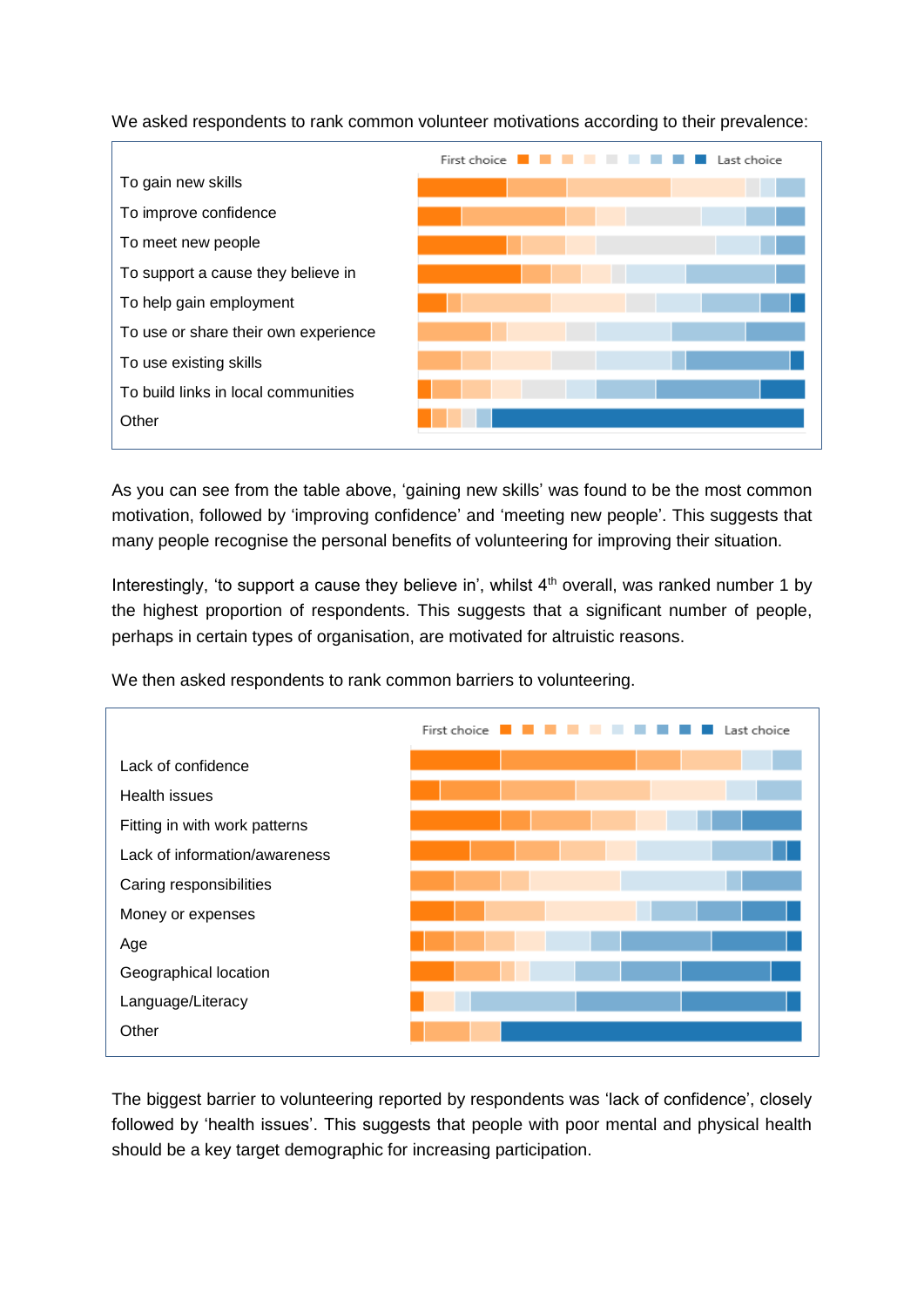Time is also a clear barrier, with 'fitting in with work patterns' and 'caring responsibilities' featuring  $3<sup>rd</sup>$  and  $5<sup>th</sup>$  respectively. As such, it is also vital that more flexible volunteering opportunities are explored to maximise participation.

Interestingly, 'lack of information/awarerness' also scored highly as a barrier to volunteering, suggesting that there is still significant need to address how we communicate about volunteering in the public domain.

#### **Discussion Summary**

*1) The role of 'influencers' for participation*

For many individuals, particularly those from lower socio-economic backgrounds, there is little or no personal motivation to volunteer. This largely results from stigma associated with volunteering, whereby it is seen as something reserved only for individuals who are well-educated, middle class, healthy and wealthy. This is particularly concerning given that recent research by Volunteer Scotland suggests that those from lower socio-economic backgrounds are likely to experience significantly more benefit from volunteering on their health and wellbeing.

For individuals who are less likely to be personally motivated to volunteer, the role of people who have influence in their life is vital in encouraging participation in volunteering. Often, this takes the form of very informal 'helping out' whilst still in a service user role, but often leads to more formal volunteering in the long term.

For young people this influencer is likely to be a teacher, and it was suggested that the emphasis on active citizenship in Curriculum for Excellence is in part responsible for the high volunteering rates in school age children. However, Jenni Snell from Youthlink highlighted that this points to a significant gap for young people who are disengaged from school. She stated that some young people 'have the burning passion to participate, but don't have the support to do so'. Youth work therefore has a vital role in influencing young people who are disengaged from school to become active in their communties, but Jenni raised concern at the decreasing funding for youth work in many parts of the country.

David Maxwell from Volunteer Glasgow suggested that this 'influencer' role is significantly lacking for many adults who perhaps lack the personal motivation to volunteer or to get involved in their local community. Jim Dunachie, a Shelter Scotland volunteer with lived experience of homelessness and mental health issues, suggested that he wouldn't be volunteering if it wasn't for the support he received from his support worker at Glasgow Association for Mental Health. He also intimated that his volunteering has had a transformational impact on his mental health, and stated that it gives him 'purpose' and stops him from 'reverting back to the dark days' of anxiety and self-isolation.

#### *2) The importance of language*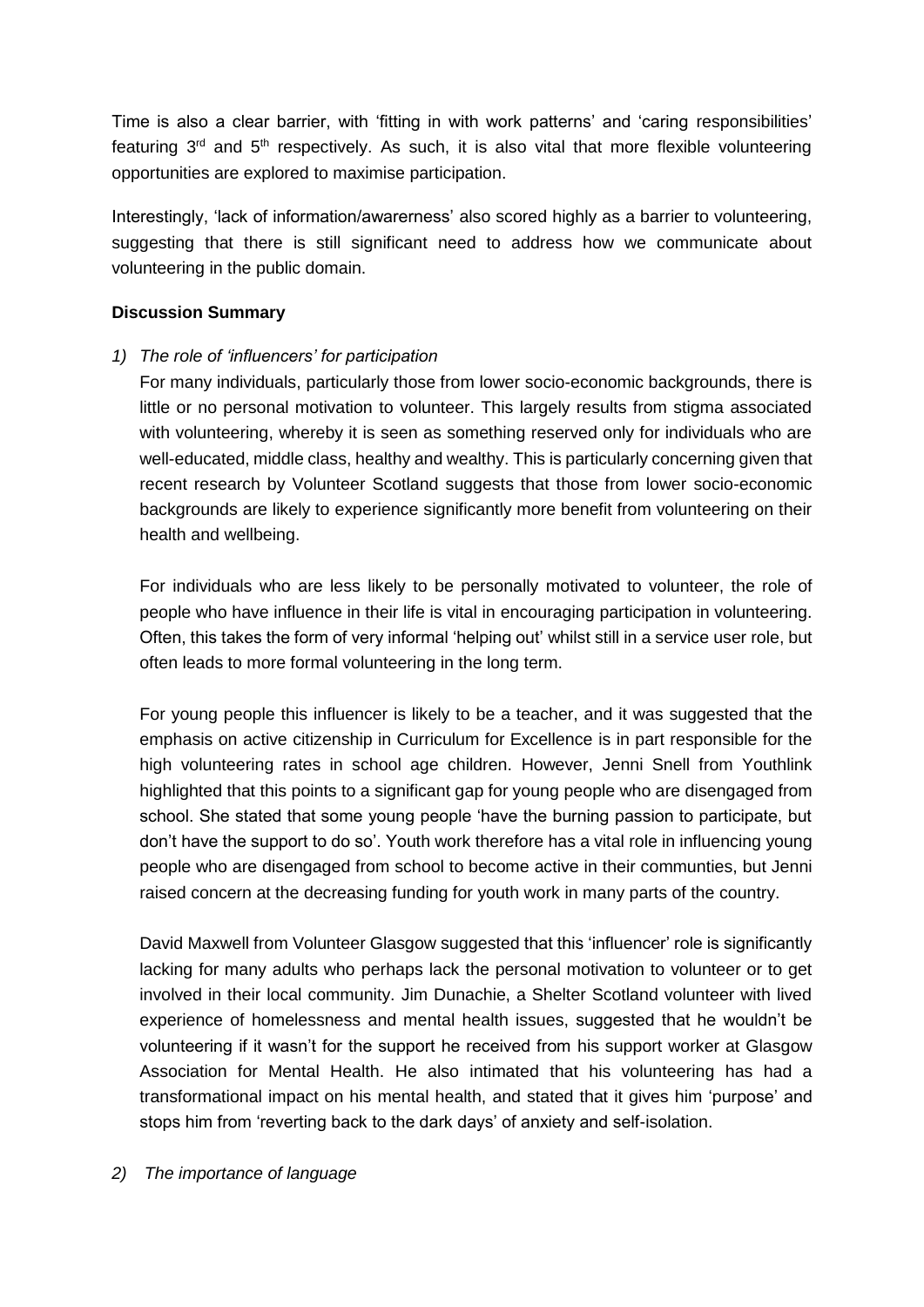When promoting volunteering, formal or informal, the language used can have a major impact on engagement. Paul Wilson from Volunteer Edinburgh highlighted that his organisation regularly has to suggest to volunteer involving organisations that role titles and role descriptions are often overly complex or jargonistic. This language, often more reminiscent of that used for paid roles, can be a particular barrier to volunteers with low confidence.

Louise McGinty from Quarriers also highlighted this issue, and mentioned that she has started asking her volunteers to suggest which role titles works best for them. Jim, the volunteer from Shelter Scotland, shared an experience where he was asked to participate in a 'peer emotional exchange programme' whilst receiving support from GAMH. He found such a 'grandiose' title intimidating but, when he explained that he didn't feel qualified, he was told he was already completing the role on an informal basis by welcoming new people to the support group. This suggests that the language we use has an important role in encouraging, or indeed discouraging, participation.

#### *3) Volunteering as a 'political' act*

Increasingly, a key motivation for volunteering is that people are disillusioned or frustrated by the current political system and want to effect change. In essence, volunteering is viewed as a form of political engagement. Sarah Latto from Shelter Scotland shared feedback that she received from volunteers when consulting them about volunteer recruitment materials. She found that vast majority of volunteers reported that their core motivation for volunteering was anger about the number of people affected by bad housing or homelessness in Scotland.

Similarly, Morven MacLean from CHAS reflected that an increasing number of volunteers feeling angry at what is happening in society, and wanting to feel part of something positive. Jenni Snell also recognises this in the field of youth work. She reported that many young people want to be 'agents of change' and are motivated by the current political climate. This is reflected in the participation on climate strikes and interest in volunteering for food banks.

#### *4) Therapeutic value of volunteering*

The therapeutic value of volunteering for those in receipt of support is increasingly being recognised, and was described in the discussion as a 'win-win'. Sarah from Shelter Scotland highlighted the Time for Change project as a way for those who have experienced homelessness or bad housing to co-produce and co-deliver Shelter Scotland's services and campaigns. For many of these individuals, their involvement with Shelter has provided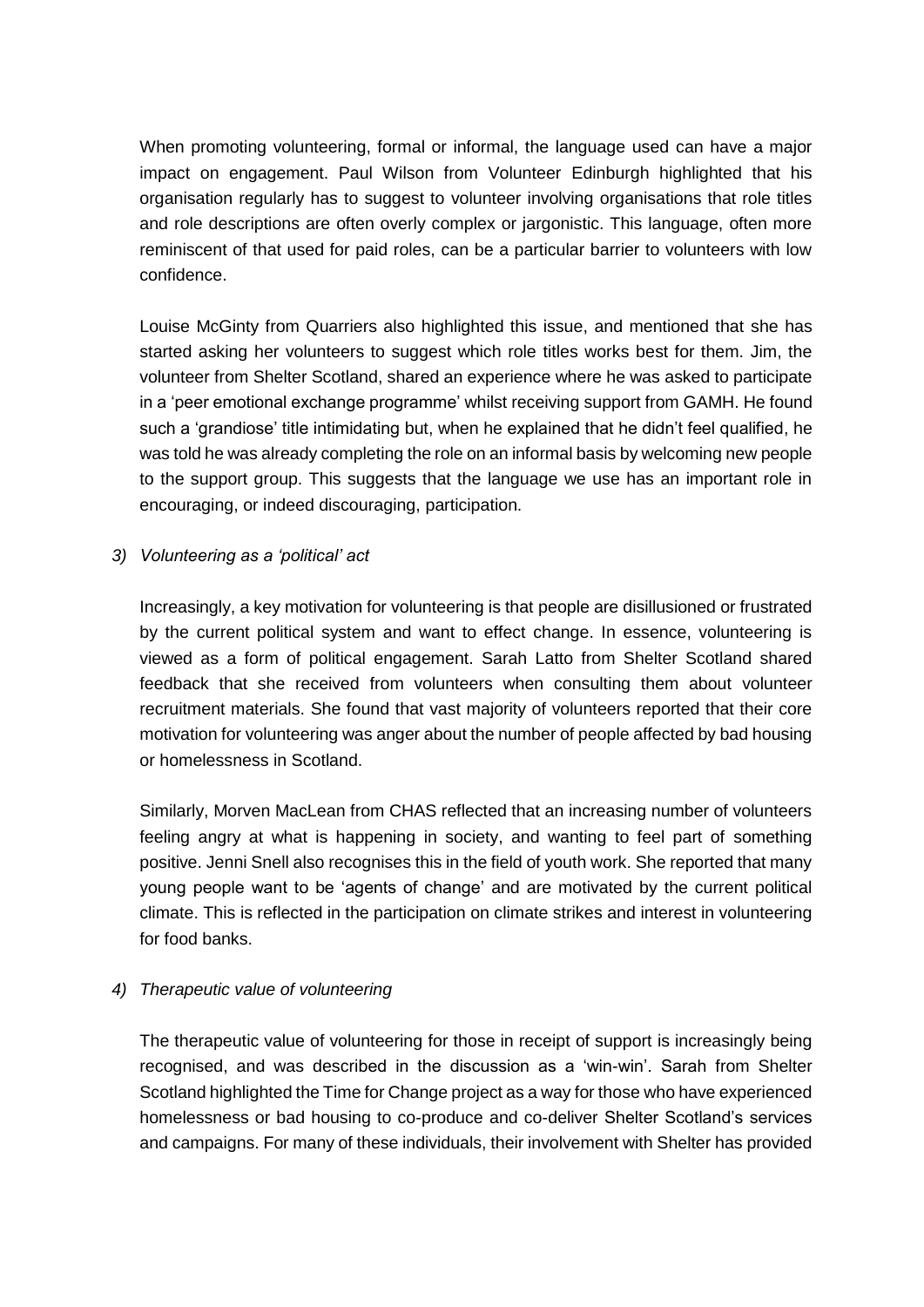a way to reflect on their experiences, help others and for some it has led to a career in a relevant field.

Morven from CHAS also reflected that families receiving support from the organisation are increasingly asking to volunteer, either after their support has ceased to give something back, or whilst they are receiving support as a way to maintain normality or remain busy. Currently service users are not permitted to volunteer as the organisation does not want to retraumatise or institutionalise families, but Morven suggested that the organisation are changing their thinking about this.

#### *5) Resource and Place as barriers for participation*

We discussed the significant percentage of the population who engage in informal volunteering, where an individual identifies a need in their local community, and highlighted the significant barriers that exist for such activities in SIMD areas. Jim identified that ongoing support for people experiencing mental health issues was lacking in his community. As a result, he set up an informal peer support group in a room donated by a local college. He stated that if it wasn't for the generosity of the college, it is unlikely he would have been able to do this.

David Maxwell reinforced this observation, suggesting that in areas where people are likely to be income poor, it is less likely that social connections and social capital will be developed without resources or freely available spaces to utilise. He mentioned some of the data that exists on health inequality in Glasgow, and suggested that wealthier communities have a 'protective factor' because they are better able to build social capital.

Matthew Linning suggested that this reflects an issue further up the pipeline, whereby people are so isolated that they are never able to build meaningful connections with their community. He suggests that we need to better understand and address root issues which are making people more isolated in the first place.

In a similar vein, Morven highlighted the issue of transport for people who want to participate, particularly in rural areas. This is a particular issue for young people or those who do not have access to their own vehicle. Again, this leads to an inequality of opportunity. CHAS have recently started providing transport for a group of volunteers from a school in an area where a significant number of pupils come from lower socio-economic backgrounds. The young people volunteer as a group and are given a range of opportunities to contribute.

#### *6) The need for flexibility as a challenge for small organisations*

We spoke at length about the need for organisations to provide more flexible volunteering opportunities to meet the needs of volunteers who struggle to find the time for volunteering. The larger national organisations present – CHAS, Quarriers and Shelter Scotland – all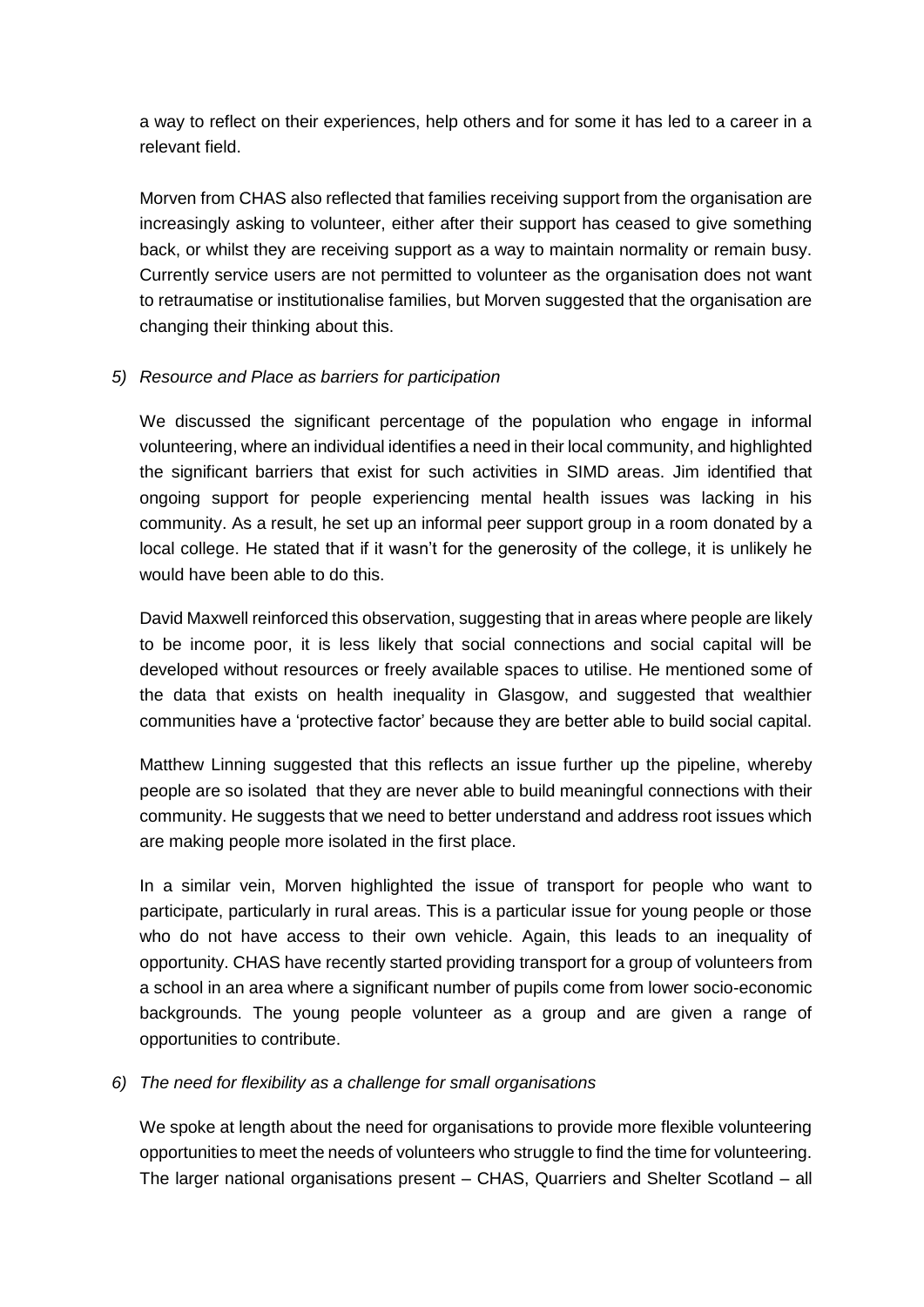presented some of the initiatives they were implementing to promote more flexible contributions such as volunteering from home, outwith working hours or utilising technology.

However, Paul from Volunteer Edinburgh highlighted that it is not always feasible for smaller organisations to develop or implement such initiatives, particularly if they are already facing reduced capacity due to funding cuts or difficulties recruiting volunteers. He mentioned a community transport initiative in Edinburgh where staff, including the manager, regularly have to drive buses if the are facing volunteer shortages.

This highlights the vital role of the Third Sector interfaces in sharing best practice information with smaller organisations, facilitating connections with other volunteer involving organisations and supporting volunteer recruitment.

#### **Actions Identified:**

#### *1) Collaboration to support volunteering*

As a sector, we need to be better at sharing intelligence and opportunities to ensure that volunteers are getting the best experience. This could involve Volunteer Involving Organisations supporting volunteers to find more appropriate opportunities in other organisations, or participating in mentoring/peer support schemes where intelligence and ideas are passed on the others in the sector.

*2) Ensuring 'Volunteering for All' is reflected in Policy Output*

Since the publishing of Volunteering for All in the spring of 2019, we have seen little progress in the development of an implementation plan. We have also experienced several examples of policy decisions which do not reflect the principles in Volunteering for All, such as the ongoing barriers presented by the benefits system and the proposal to stop providing PVGs for under 16s.

The Forum were heavily involved in the development of the Volunteering for All framework and are invested in its future success. As such, we will liase with the Third Sector Unit to ensure that the implementation plan continues to progress, and that the outcomes are reflected in policy decisions in other government departments.

#### *3) National Volunteering/Active Citizenship Campaign*

It was agreed that a national campaign was required to raise awareness of volunteering – formal and informal – with the public to encourage participation. However, such a campaign would need to be developed with the involvement of volunteers and volunteer involving organisations. It is also reliant on having an appropriate infrastructure in place to